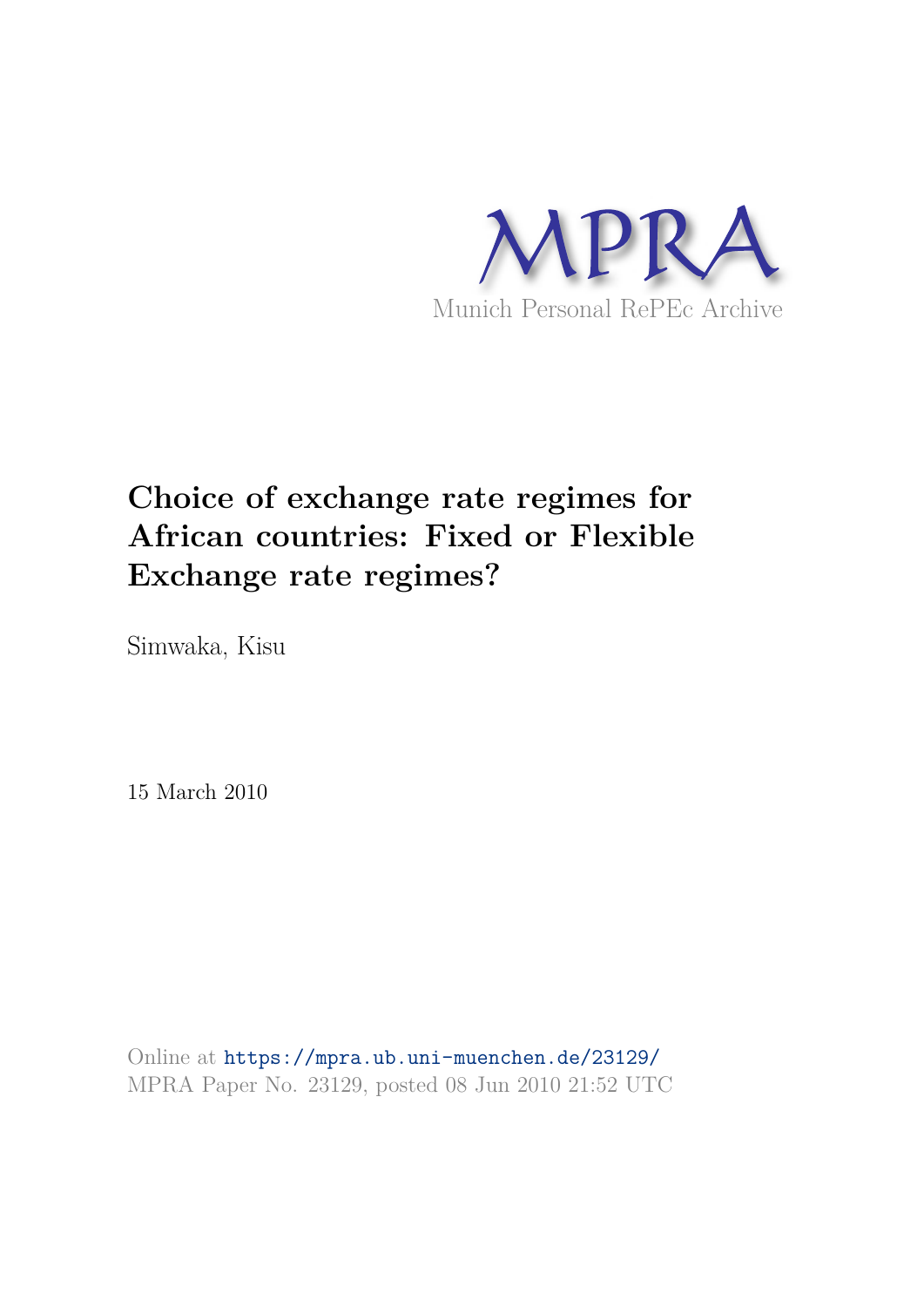# **Choice of exchange rate regimes for African countries: Fixed or Flexible Exchange rate regimes?**

By Kisu Simwaka $<sup>1</sup>$ </sup>

## **Summary**

-

*The choice of an appropriate exchange rate regime has been a subject of ongoing debate in international economics. The majority of African countries are small open economies and thus where the choice of the exchange rate regime is an important policy issue. Aside from factors such as interest rates and inflation, the exchange rate is one of the most important determinants of a country's relative level of economic health. For this reason, exchange rates are among the most watched analyzed and governmentally manipulated economic variables.* 

*This paper revisits the debate on the choice of an appropriate exchange-rate regime for African countries. It starts by reviewing literature on the debate of appropriate exchange rate regimes. It then discusses relevant considerations for the choice of the exchange rate regimes for African countries. The debate revolves around the effect of exchange rate on macroeconomic management, particularly inflation and export competitiveness. The paper recommends the conventional peg arrangement as a viable option for the majority of low-income African countries. But this is contingent on a number of important pre-conditions. For middle-income African economies, with relatively developed financial markets and linkages to modern global capital markets, floating arrangements, including the managed floating exchange rate regime, look more promising*. *In conclusion, the paper cautions that no single exchange rate regime is right for all countries or at all times.*

*Keywords*: Exchange rate options, sub-Saharan African countries

<sup>1</sup> Kisu Simwaka is a PhD Scholar with the School of Economics & Finance, University of KwaZulu-Natal, Durban, South Africa. His e-mail address: kisusimwaka@yahoo.co.uk. This paper is a chapter in a Book Project entitled: Perspectives on African Currencies. I would like to thank Prof. Olutayo Adesine and Prof. Adekunle Amuwo for their support. I also thank an anonymous referee for valuable comments. The usual disclaimer applies.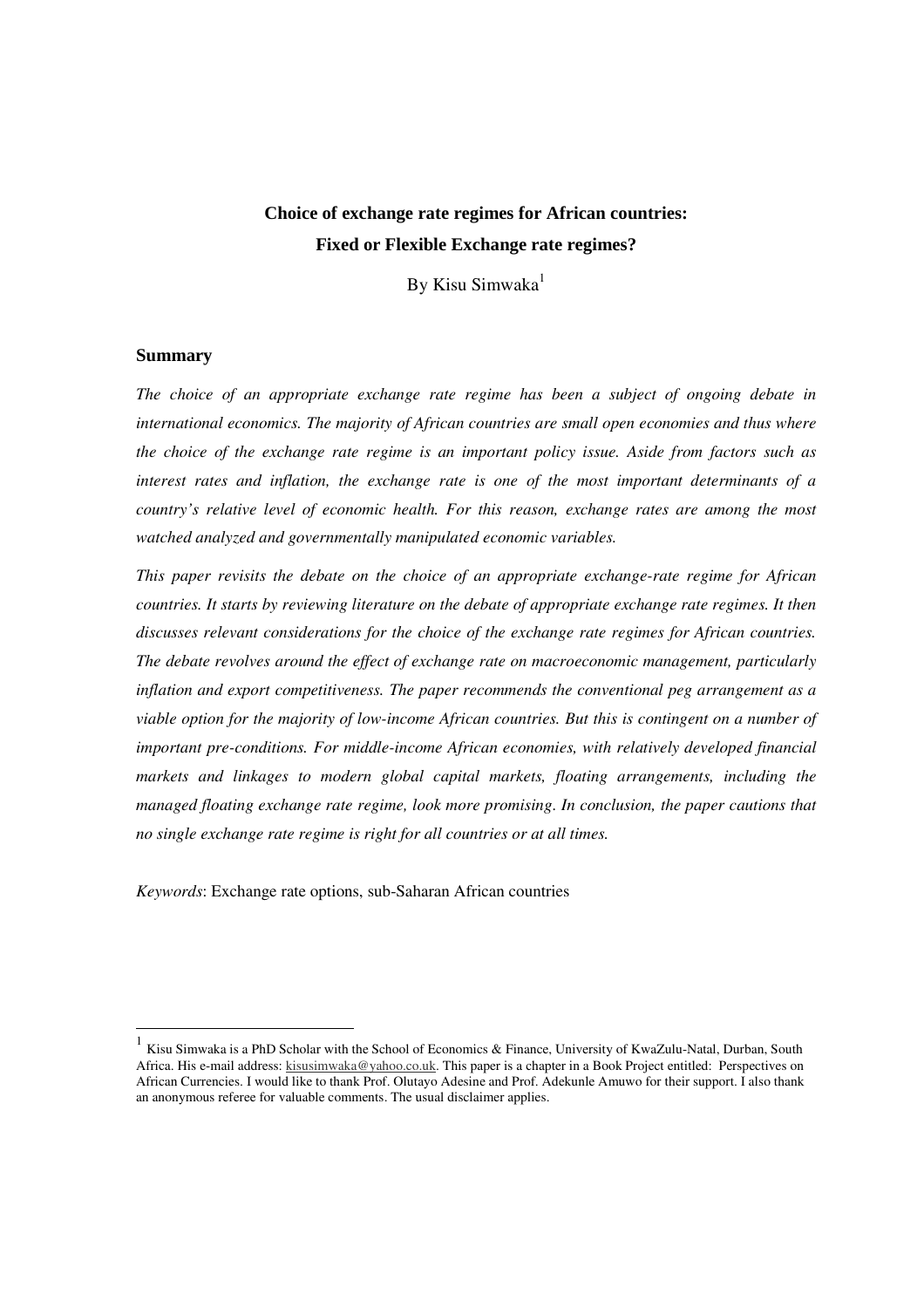#### **1.0 Introduction**

The choice of an appropriate exchange rate regime for developing countries has been at the centre of the debate for a long time. The choice is essential for monetary policy, the main responsibility of central banks. Yet, despite much debate on this subject over a number of decades, many issues remain unresolved. A government's choice of exchange rate has significant consequences for the entire economy. The proper exchange rate regime depends on a country's particular circumstances.

Over the past two and a half decades, many African countries have been encouraged by the International Monetary Fund (IMF and World Bank to adopt floating exchange-rate regimes. In reality, most countries have implemented a managed or 'dirty' float. However, since the ascendancy of the Poverty Reduction Strategy approach to development for such countries in the late 1990s, issues of exchange-rate regimes, and indeed trade policy more generally, seem to have attracted less attention in the policy dialogue between the international financial institutions and governments of low-income countries (Ladd, 2003). The implicit assumption seems to be that floats and dirty floats are the most appropriate regime, and that extensive intervention by the authorities in exchange-rate management represents an inappropriate price distortion.

The above position is however is in conflict with both findings in empirical literature regarding the most appropriate exchange-rate regime for African countries and the reality on the ground in terms of the number of countries moving away from floats and back towards pegged regimes. The rest of the paper is organized as follows: Section 1.2 reviews exchange rate options available for different countries. Section 2.0 reviews literature on the debate on appropriate exchange rate regimes. Section 3.0 outlines the evolution of exchange-rate regimes in African countries. Section 4.0 examines macroeconomic performance under different exchange rate regimes. Section 5.0 discusses the choice of appropriate exchange rate regimes for sub-Saharan African countries. Section 6.0 makes concluding remarks.

#### **1.1 Objectives of the Study**

The main objective of this study is to analyze the choice of exchange rate regime for developing countries in sub-Saharan Africa. Specifically, the study attempts to answer the following questions: what are the costs and benefits of the fixed and flexible exchange rate regimes for sub-Saharan African countries. What are the determinants of the choice of an exchange rate regime and how would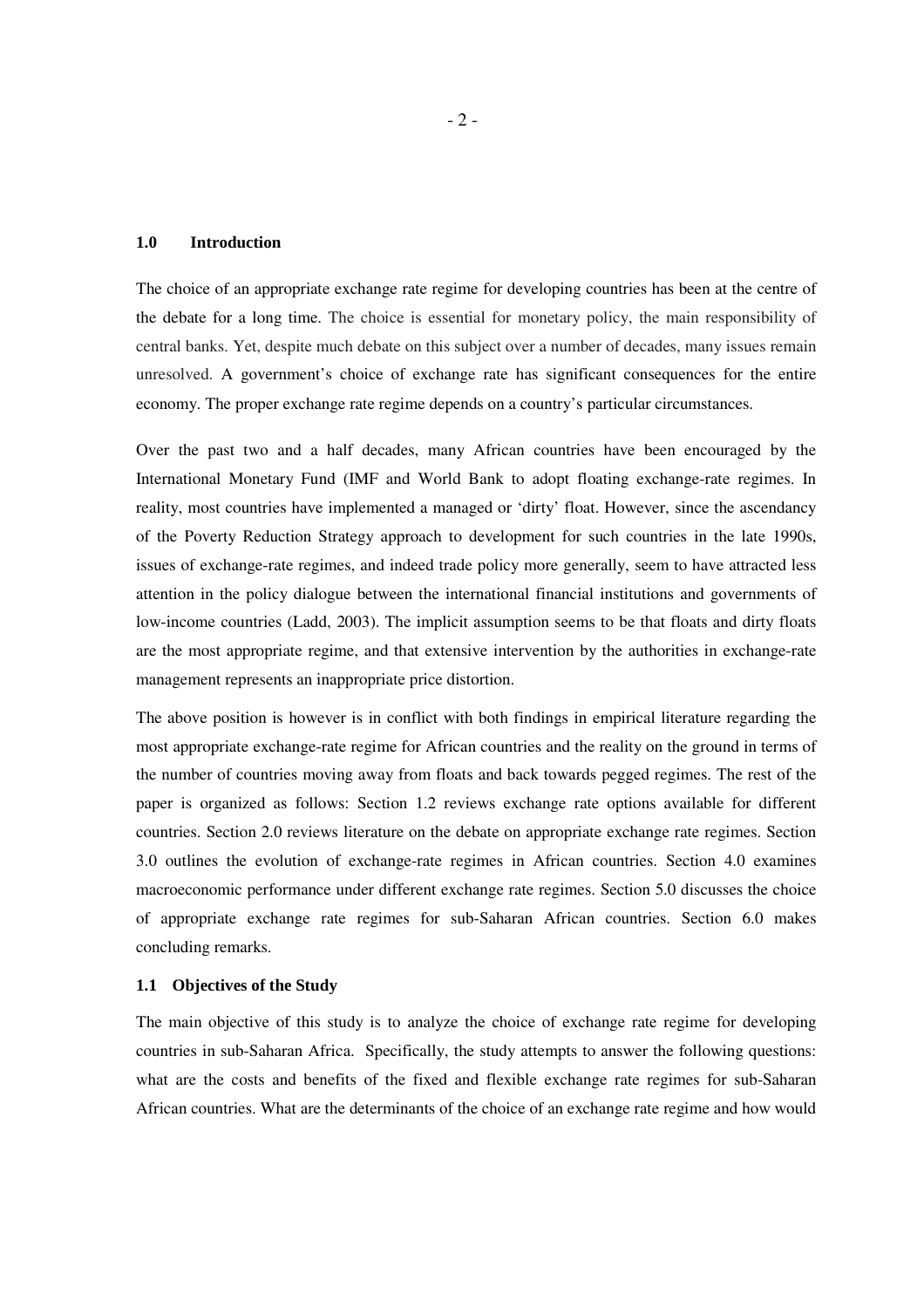country circumstances and experiences affect the choice? Does macroeconomic performance differ under alternative regimes?

#### **1.2 Exchange rate regime options**

Exchange-rate regimes range from fixed (hard peg) regimes at one end and floating (fully flexible) regimes at the other. Under fixed exchange rate, a country fixes its exchange rate to another currency, for instance, the US dollar or a basket of currencies. To maintain the fix, monetary authorities buy or sell foreign exchange in order to balance demand and supply in the currency market. To do this successfully, the country normally needs foreign-currency reserves equivalent to three months' worth of imports. Under a freely floating exchange-rate regime, the authorities simply allow the exchange rate to fluctuate according to market forces, i.e. the demand and supply of foreign and domestic currency as determined by foreign trade and international capital flows (Harrigan, 2006)

In between these two end solutions are a number of intermediate types of regimes. Next to a fixed regime is an adjustable peg (a fix which will be adjusted in exceptional circumstances). Then moving gradually towards a free float, we have a crawling peg (a fix which is gradually and periodically adjusted according to a set of indicators e.g. to accommodate differences between the country's inflation rate and world inflation); then a crawling band (where exchange rate is forced to fluctuate inside a narrow band around a fixed central rate that is adjusted periodically to keep it in line with fundamentals like inflation differentials); and then a managed float (no commitment to any particular exchange rate or pre-announced path but periodic intervention by the authorities at their discretion); and a wide-band system (the exchange rate is allowed to float freely within a predetermined broad band over time). The closer the intermediate system is to a pure float, the less the need for the authorities to intervene and hence the less the need to hold international reserves for this purpose (Harrigan, 2006).

#### **2.0 Literature review on the debate on appropriate exchange-rate regimes**

The standard theory of choosing an exchange rate regime is mainly based on the theory of optimal currency areas of Mundell (1961) and Poole (1970). These models of choosing an exchange rate regime typically evaluate such regimes by how effective they are in reducing the variance of domestic output in an economy with sticky prices.

Calvo and Mishkin (2003) discuss the standard theory of choice between exchange rate regimes and its weaknesses which arise when applied to emerging market economies. They try to establish a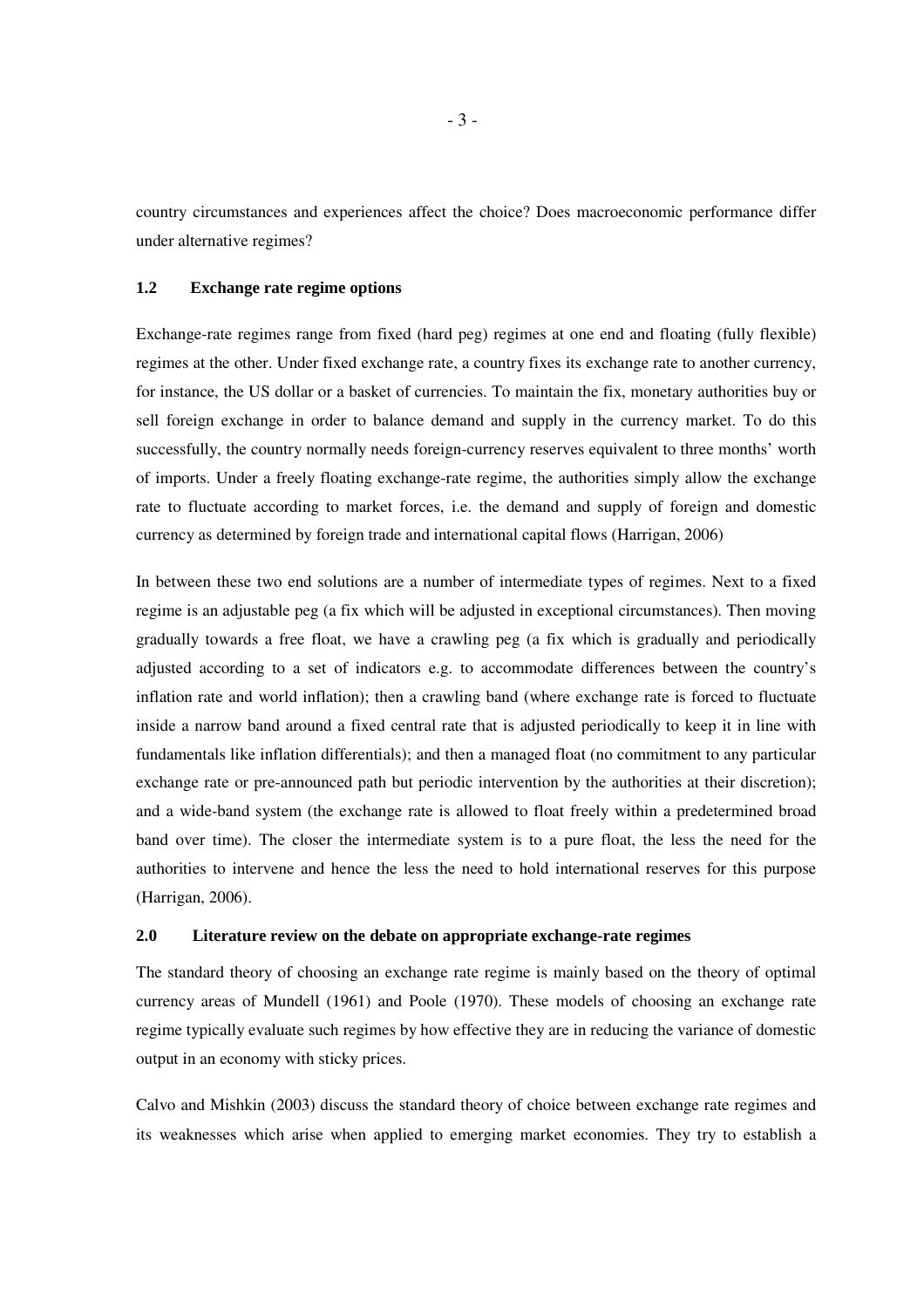relationship between a range of institutional characteristics of a country and choice of its exchange rate regimes. They investigate if there is causality between the development of successful fiscal, financial and monetary institutions and the country-specific fact that whether a floating or fixed exchange rate is preferred.

Empirical research based upon *de facto* rather than *de jure* exchange-rate regime classification indicates that for low-income countries (although not for emerging transitional economies), a hard peg might be the most suitable regime in terms of achieving low inflation levels without sacrificing growth (Husain et al., 2005; Bleany and Fielding, 2002; Ghosh et al., 1997, 2003), whereas floating rates induce volatility, which may damage growth (Rogoff, 1999).

These empirical findings have received support from a number of developments in literature. Theoretical literature reveals suggests that, for developing countries, pegs or an exchange rate anchor allow policy makers in countries with a high propensity to inflation to import credibility and low inflation (Dornbusch, 2001; Edwards, 2001). Alongside these developments in research literature, developing countries themselves have been moving towards less flexible exchange rate regimes, with an increase in such regimes over the past decade. In particular, a greater number of low-income countries have shifted towards less flexible than towards more flexible regimes (Husain et al., 2005: 42).

Harrigan (2006) reviews evidence suggesting that for low-income countries with good fiscal discipline, it is a fixed rate which is likely to bring the biggest benefits in terms of economic performance. The counter-argument that such a regime distorts a key price variable which is an important determinant of both exports and imports is not strong in the context of low income countries. Econometric work shows that for developing countries, the domestic output levels are much more important determinants of exports and imports than the real effective exchange rate..

In general, empirical literature has not yet developed a strong position on which exchange rate system developing countries should adopt. Frankel (1999 and 2004) and Mussa *et al* (2000) emphasize that "no single currency regime is right for all countries or at all times". Nonetheless, Rogoff *et al* (2003) summarize their review of the evidence of the impact of the exchange rate regime on developing countries' economic performance thus: "relatively rigid regimes – pegs and intermediate flexibility arrangements – appear to have enhanced policy credibility and thus helped achieve lower inflation at little apparent cost in terms of lost growth, higher growth volatility, or more frequent crises."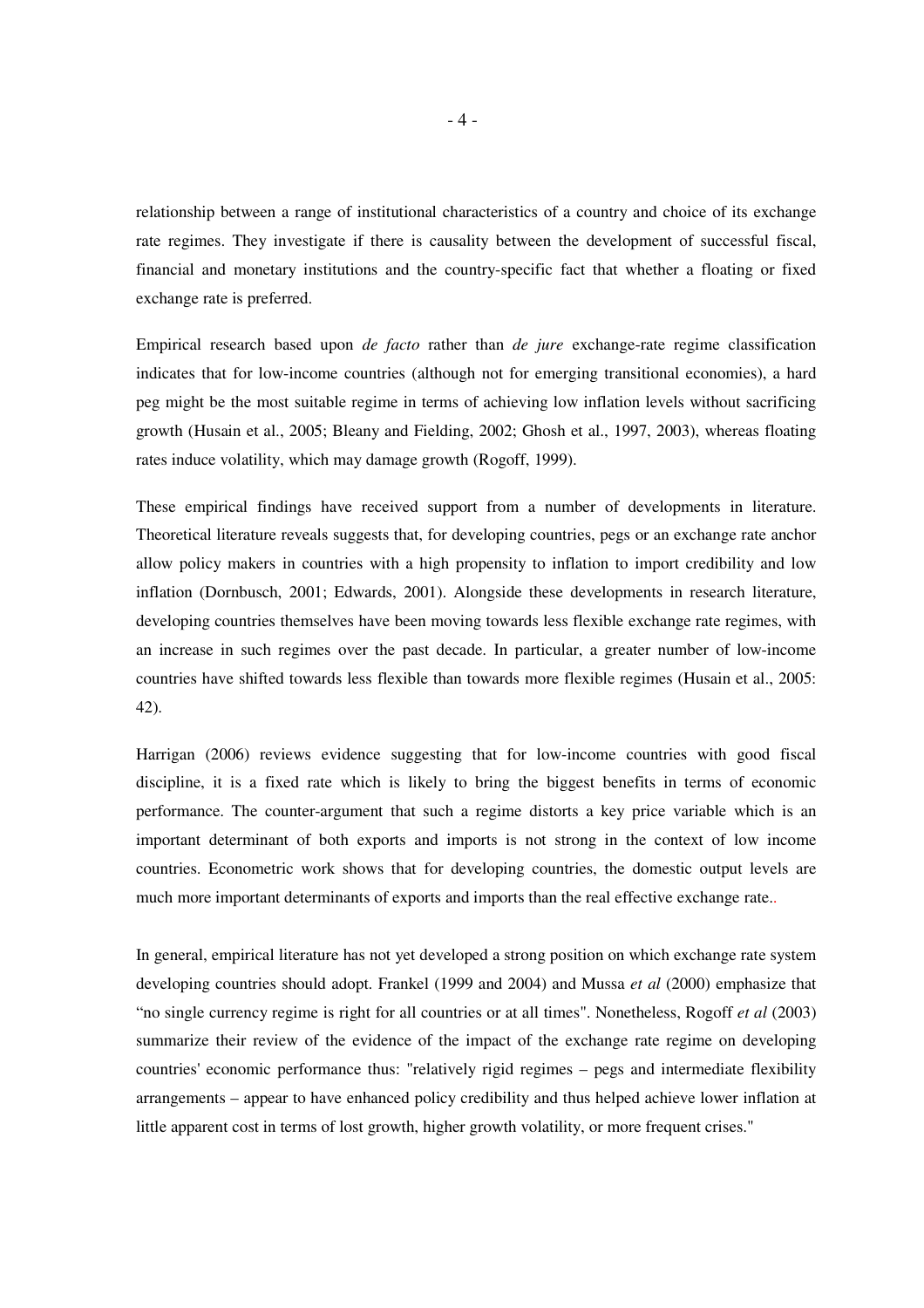Mussa *et al* (2000) provide a list of factors that would favour a country pegging its rate: (i) low capital mobility; (ii) a high share of trade with the country to which it is pegged; (iii) the shocks it faces are similar to those facing the country to which it pegs; (iv) it already relies extensively on its partners' currency; (v) fiscal policy is flexible and sustainable; (vi) its labour markets are flexible; (vii) it has high international reserves.

In other words, to sustain a pegged rate a developing economy should have the capacity to perform well and flexibly, and maintain low inflation. Otherwise it would be advised to adopt a floating exchange rate regime, thereby allowing the exchange rate to act as an extra shock absorber. Of course, the requirements listed by Mussa *et al. (2007)* are also those that, together with a strong financial system, would enable the country successfully to maintain a flexible exchange rate system. Mussa *et al (2007)* also note that as countries develop and become more financially sophisticated and more integrated into global markets, they should consider more flexible exchange rate regimes.

Proponents of the bipolar view, including Obstfeld and Rogoff (1995) and Eichengreen (1998), predict that countries that have integrated, or are integrating, their domestic capital markets with global capital markets will be unable to sustain intermediate regimes and will be forced to choose one of the two extremes: either a hard fix or a freely floating exchange rate regime. In their opinion, the middle ground—made up of adjustable (soft) pegs—will eventually vanish for countries that are open to international capital flows.

Harrigan, J (2006) analysis of exchange rate theories on the effects of exchange rate regimes on macro policy, inflation and trade performance suggest that the most appropriate exchange rate regime for any given developing country is likely to be contingent on a number of country-specific factors. These include the degree of exposure to global capital markets, the maturity of the domestic financial sector, the attitude of the authorities towards fiscal and monetary policy discipline, and the price elasticities of imports and exports. The implication is that for low-income, small, open economies, which have limited exposure to international capital flows, an undeveloped financial sector, a tendency towards expansionary fiscal monetary policies and inelasticities in tradable markets, perhaps the most appropriate regime is a fixed exchange rate. With regard to international trade and exchange rate regime, it is strongly argued that if a country is a price taker in world markets or if its export competitiveness is dependent and on non-price factors, depreciation will not have any effect on export competitiveness.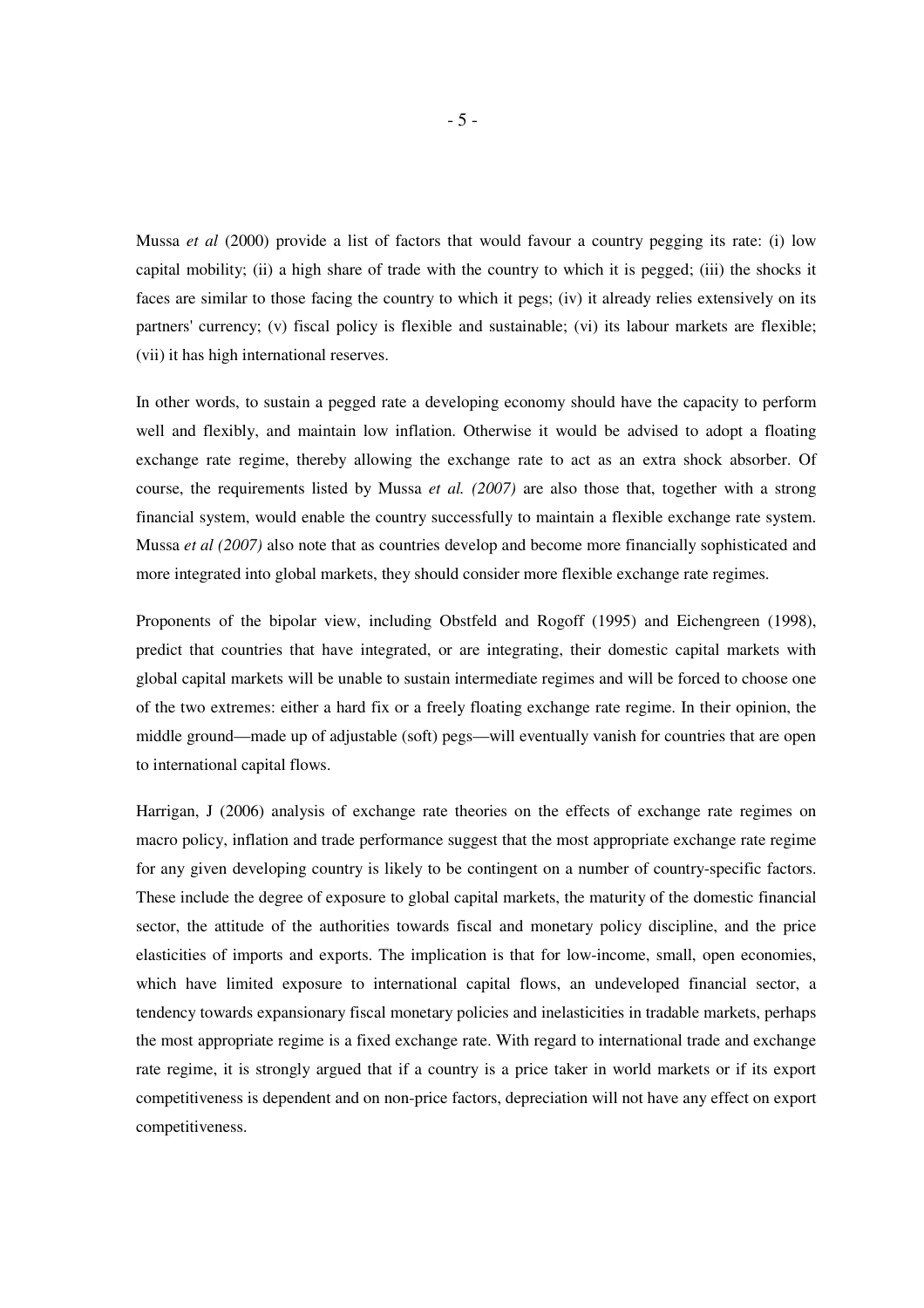# **3.0 Evolution of exchange rate regimes for African countries**

From 1946 to 1973, exchange rate policy was dominated by the Bretton Woods Agreement of 1944, with its commitment to currencies convertible for current account transactions and fixed exchange rates (beyond a narrow band of permissible flexibility) but adjustable if necessary.

The Bretton Woods arrangement came under strain in the late 1960s, and in March 1973, the practice of fixing exchanges was generally abandoned by the major countries of Europe and Japan. Countries entered another period of floating exchange rates. Many countries, however, chose to fix their currencies to some major currency e.g. the United States dollar.

The advent of IMF and World Bank Stabilization and Structural Adjustment Programmes in the early 1980s signalled a change in developing countries' approaches to exchange-rate regimes. For many countries with severe balance-of-payments difficulties reflected in sizeable payments arrears, the IMF recommended the adoption of floating exchange rates (Quirk et al., 1987).In this respect the Fund was influenced by the neoclassical advocacy of floating exchange-rate regimes (Friedman, 1953; Frankel and Johnson, 1976). By the 1990s the majority of World Bank and IMF policy packages in developing countries addressed the question of exchange-rate management. The World Bank (1994) argued that most African countries required a real depreciation to compensate for worsening terms of trade in the 1990s, and that countries with flexible exchange rates which, either devalued from time to time or had a crawling peg or managed float, could achieve real depreciation quickly. The case for floating was comprehensively summarised by Krugman and Obstfeld (1994: 559).

Table 1 shows the evolution of exchange rate arrangements for selected African countries. This classification system is based on members' actual, *de facto*, arrangements as identified by IMF staff. In 2000, out of the 35 countries in the sample, almost half (16 countries) had floating exchange rate regimes. This was a marked rise from a mere five in 1995. However, by 2008, the number of floating regimes had dropped to 8 while the numbers of countries with pegs had risen to 26 (about threequarters the countries). Thus, during the past decade, the majority of sub-Saharan African countries have been moving back towards less flexible exchange rate regimes. In particular, a greater number of low-income countries have shifted towards less flexible than towards more flexible regimes.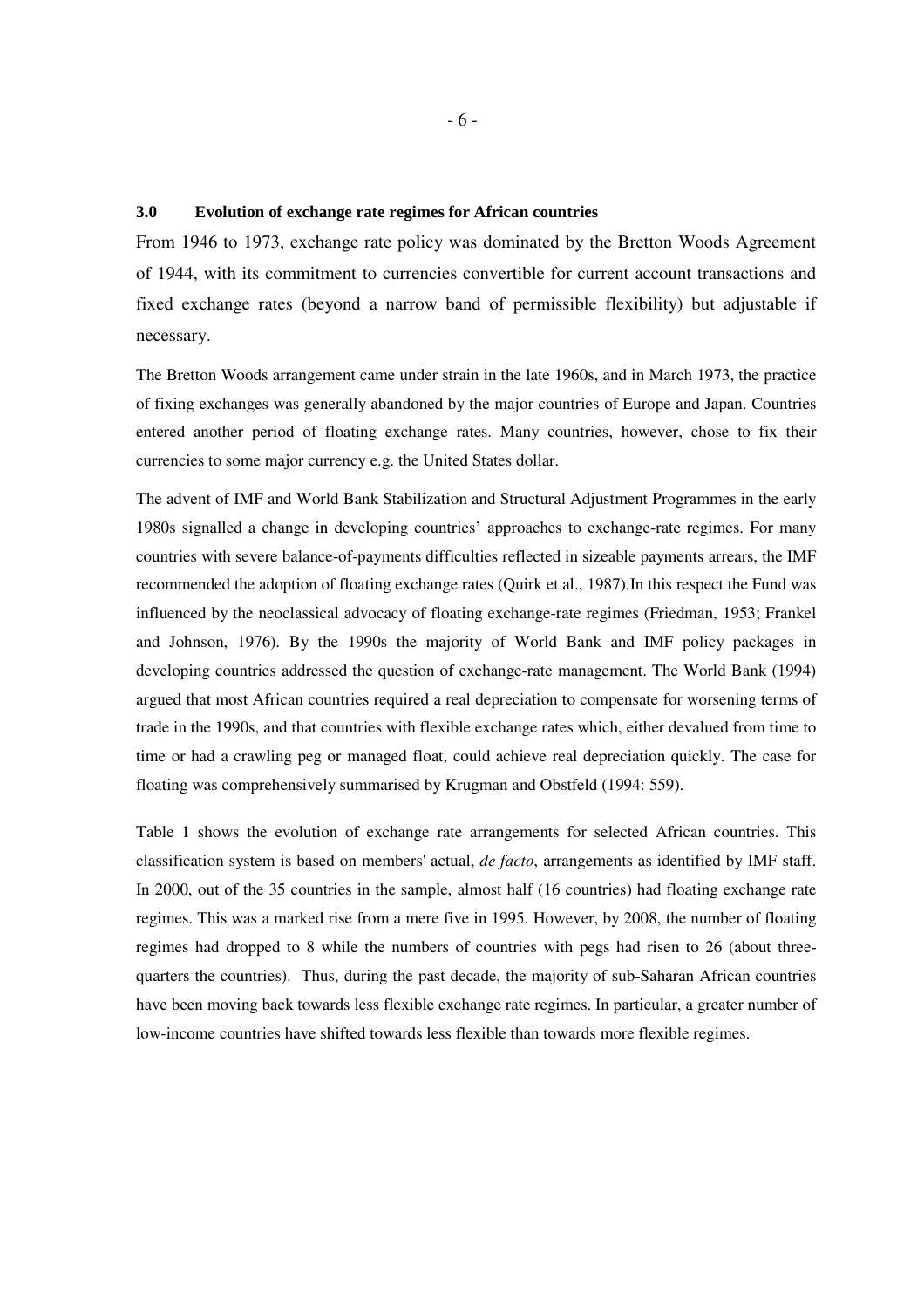| Country                | 1975   | 1980   | 1985    | 1990    | 1995               | 2000                        | 2005                          | 2008                    |
|------------------------|--------|--------|---------|---------|--------------------|-----------------------------|-------------------------------|-------------------------|
| <b>Southern Africa</b> |        |        |         |         |                    |                             |                               |                         |
| Angola                 | N/A    | N/A    | N/A     | $N/A^2$ | Interim $3$        | Float                       | Conventional peg <sup>6</sup> | Conventional peg        |
| <b>Botswana</b>        | Fix    | Fix    | Fix     | Fix     | Conven. peg        | Conventional peg            | Conventional peg              | Crawling $\text{peg}^7$ |
| Malawi                 | Fix    | Fix    | Fix     | Fix     | managed            | Managed float               | Independent float             | Conventional peg        |
| South Africa           | Float  | Fix    | interim | Fix     | float <sup>4</sup> | Float                       | Independent float             | Independent float       |
| Lesotho                | Fix    | Fix    | Fix     | Fix     | Fix                | Conventional peg            | Conventional peg              | Conventional peg        |
| Zambia                 | Fix    | Fix    | Interim | Interim | Fix                | Independent float           | Managed float                 | Independent float       |
| Mozambique             | N/A    | N/A    | N/A     | N/A     | Fix                | Independent float           | Managed float                 | Managed float           |
| Namibia                | N/A    | N/A    | N/A     | Fix     | Float              | Conventional peg            | Conventional peg              | Conventional peg        |
| Swaziland              | Fix    | Fix    | Fix     | Fix     | Fix                | Conventional peg            | Conventional peg              | Conventional peg        |
| <b>East Africa</b>     |        |        |         |         | Fix                |                             |                               |                         |
| Uganda                 | Fix    | Fix    | Float   | Fix     |                    | Conventional peg            | Independent float             | Managed float           |
| Kenya                  | Fix    | Fix    | Fix     | Fix     | Fix                | Managed float               | Managed float                 | Managed float           |
| Tanzania               | Fix    | Fix    | Float   | Interim | Interim            | Independent float           | Independent float             | Managed float           |
| Ethiopia               | Fix    | Fix    | Fix     | Fix     | Fix                | Managed float               | Managed float                 | Crawling peg            |
| Eritrea                | N/A    | N/A    | N/A     | N/A     | Float              | Independent float           | Conventional peg              | Conventional peg        |
| Rwanda                 | Fix    | Fix    | Fix     | Fix     | N/A                | Independent float           | Managed float                 | Conventional peg        |
| <b>West Africa</b>     |        |        |         |         | Interim            |                             |                               |                         |
| Nigeria                | intern | Float  | Float   | Fix     |                    | Managed float               | Managed float                 | Managed float           |
| Ghana                  | Fix    | Fix    | Fix     | Interm  | Float              | Independent float           | Managed float                 | Conventional peg        |
| Senegal                | Fix    | Fix    | Fix     | Fix     | Fix                | Currency board <sup>5</sup> | Currency board                | Conventional peg        |
| Togo                   | Fix    | Fix    | Fix     | Fix     | Fix                | Currency board              | Currency bard                 | Conventional peg        |
| Benin                  | Fix    | Fix    | Fix     | Fix     | Fix                | Currency board              | Conventional peg              | Conventional peg        |
| Burkina Faso           | Fix    | Fix    | Fix     | Fix     | Fix                | Currency board              | Conventional peg              | Conventional peg        |
| Cote d'Ivoire          | Fix    | Fix    | Fix     | fix     | Fix                | Currency board              | Currency board                | Conventional peg        |
| Mali                   | Fix    | Fix    | Fix     | Fix     | Fix                | Currency board              | Conventional peg              | Conventional peg        |
| Sierra Leone           | Fix    | Fix    | Interm  | Interm  | Interm             | Independent float           | Independent float             | Conventional peg        |
| Niger                  | Fix    | Fix    | Fix     | Fix     | Fix                | Currency board              | Currency board                | Conventional peg        |
| Guinea Bissau          | N/A    | N/A    | N/A     | Fix     | Fix                | Currency board              | Currency board                | Conventional peg        |
| Guinea                 | Fix    | Fix    | Fix     | Fix     | Float              | Independent float           | Conventional peg              | Conventional peg        |
| Liberia                | Fix    | Fix    | Fix     | Fix     | Fix                | Independent float           | Independent float             | Managed float           |
| <b>Central Africa</b>  |        |        |         |         | Fix                |                             |                               |                         |
| C .African Rep         | Fix    | Fix    | Fix     | Fix     |                    | Conventional peg            | Conventional peg              | Conventional peg        |
| Cameroon               | Fix    | Fix    | Fix     | Fix     | Fix                | Currency board              | Conventional peg              | Conventional peg        |
| Gabon                  | Fix    | Fix    | Fix     | Fix     | Fix                | Currency board              | Currency board                | Conventional peg        |
| <b>DRC</b>             | Fix    | Interm | Fix     | Interm  | Fix                | Independent float           | Independent float             | Independent float       |
| Chad                   | Fix    | Fix    | Fix     | Fix     | Interim            | Currency board              | Currency board                | Conventional peg        |
| Equator. Guinea        | Fix    | Fix    | Fix     | Fix     | Fix                | Currency board              | Currency board                | Conventional peg        |
| Rep. of Congo          | Fix    | Fix    | Fix     | Fix     | Fix                | Currency board              | Currency board                | Conventional peg        |
|                        |        |        |         |         | Fix                |                             |                               |                         |

*Table 1: Evolution of exchange rate regimes for selected African countries* 

2 This means not available

 $3$  This stands for intermediate regime between fixed and flexible exchange rate<br> $4$  The monetary authority influences the movement of the exchange rate through active intervention in foreign exchange market without specifying, or pre-committing to, a pre-announced path for the exchange rate

<sup>&</sup>lt;sup>5</sup> A monetary regime based on explicit legislative commitment to exchange domestic currency for a specified foreign currency at a fixed exchange rate, combined with restrictions on the issuing authority to ensure the fulfillment of its obligations<br><sup>6</sup>The country (formally or de facto) pegs its currency at a fixed rate to another currency or a basket of cur

fluctuates within a narrow margin.<br><sup>7</sup> The currency is adjusted periodically in small amounts at a fixed rate in response to changes in selective quantitative indicators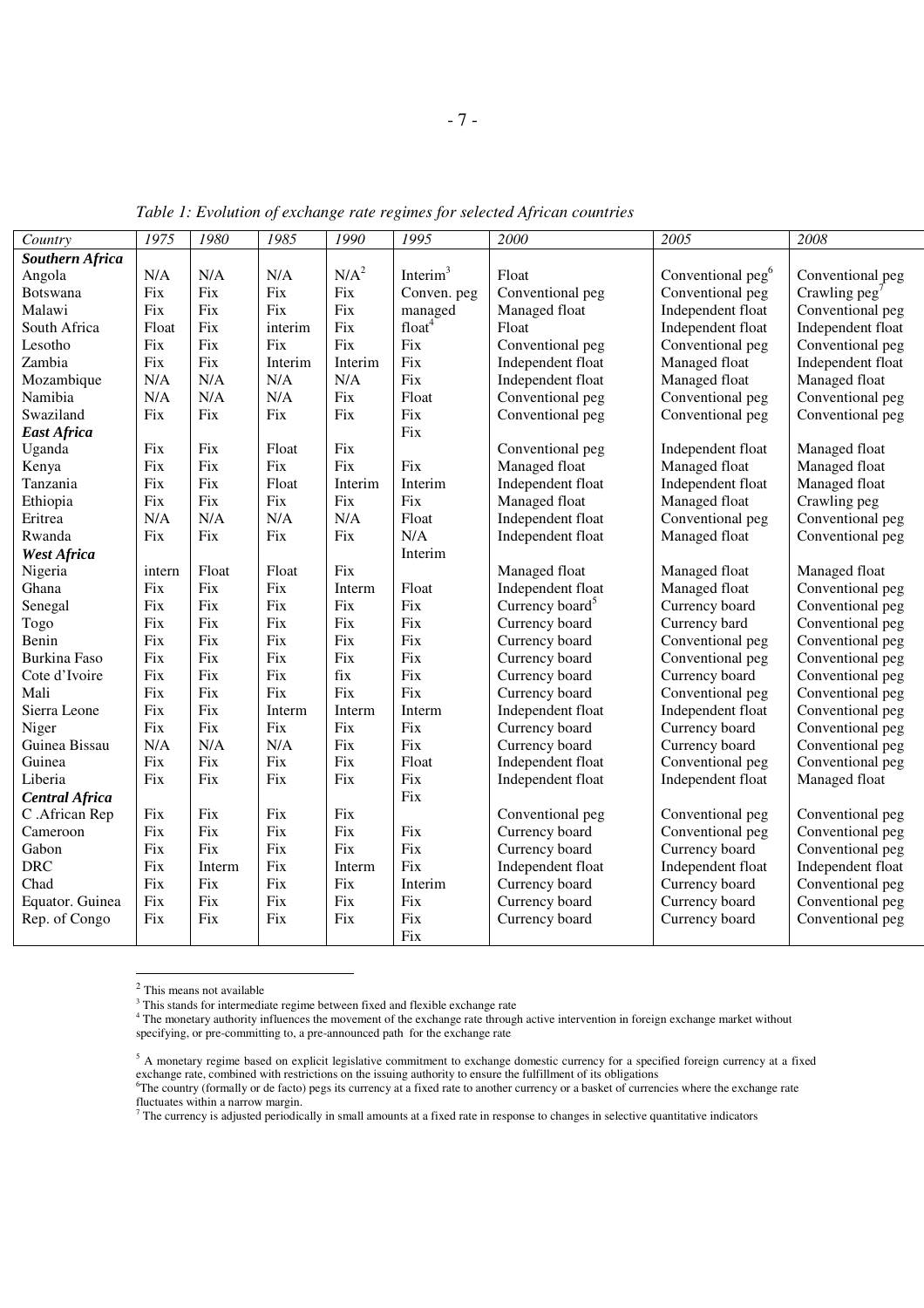*Source, IMF staff reports (various*); *C. African rep (Central African Republic); DRC (Democratic Republic of Congo), Rep of Congo (Republic of Congo), Equator. Guinea (Equatorial Guinea)* 

#### **4.0 Exchange rate regimes and macroeconomic performance**

Sub-Saharan African countries have enjoyed strong economic performance during the past decade (see table2). Between 2002 and 2007, sub-Saharan Africa's output grew annually by some 6.5 percent – the highest in more than thirty years. During the same period, most sub-Saharan African countries operated pegged exchange rate regimes. The table also show that output is slightly lower for under pegged exchange rate regimes compared to floating regimes. This finding corroborates with Gosh *et al.* (1996) whose study of 136 countries show that floating regimes delivered higher real gross domestic product (GDP) compared to fixed regimes. However, this does not necessarily imply causality as there might be other economic developments that may have affected economic performance during the different periods. In addition, table 2 indicates that variability of output growth is higher under pegged regimes. On balance, however, fixed regimes performed better during the 2001-2008 period compared to the 1997-2001.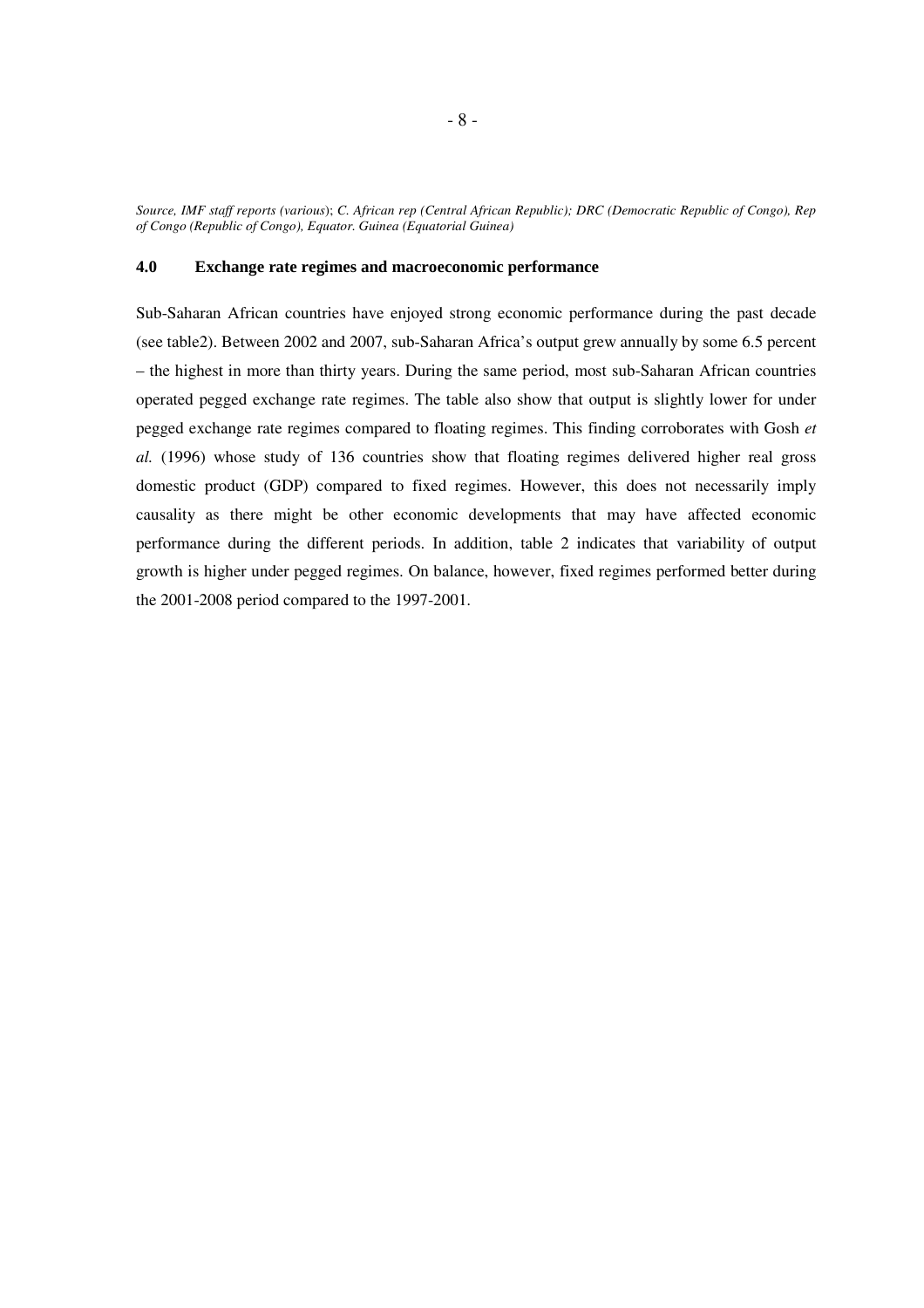*Table 2: Real Economic growth rate and exchange rate regimes* 

| Economic indicator      | 1997-  | 2001   | 2002   | 2003   | 2004 | 2005 | 2006   | 2007 | 2008   |
|-------------------------|--------|--------|--------|--------|------|------|--------|------|--------|
|                         | 2001   |        |        |        |      |      |        |      |        |
| Real GDP (percent)      |        |        |        |        |      |      |        |      |        |
| Angola                  | 4.8    | 3.1    | 14.4   | 3.4    | 11.2 | 20.6 | 18.6   | 20.3 | 13.2   |
| Botswana                | 6.2    | 5.2    | 5.0    | 6.6    | 6.0  | 1.6  | 5.1    | 4.4  | 2.9    |
| Malawi                  | 1.6    | $-4.1$ | 2.1    | 5.7    | 5.4  | 3.3  | 6.7    | 8.6  | 9.7    |
| South Africa            | 2.5    | 2.7    | 3.6    | 3.1    | 4.9  | 5.0  | 5.3    | 5.1  | 3.1    |
| Lesotho                 | 1.4    | 3.3    | 4.5    | 3.9    | 4.6  | 0.7  | 8.1    | 5.1  | 3.5    |
| Zambia                  | 2.4    | 4.9    | 3.3    | 5.1    | 5.4  | 5.3  | 6.2    | 6.3  | 5.8    |
| Mozambique              | 9.2    | 13.0   | 7.4    | 6.5    | 7.9  | 8.4  | 8.7    | 7.0  | 6.8    |
| <b>SADC</b>             | 2.3    | 2.7    | 3.8    | 3.9    | 5.9  | 6.5  | 6.9    | 7.2  | 5.1    |
| Uganda                  | 5.5    | 4.9    | 3.3    | 6.5    | 6.8  | 6.3  | 10.8   | 8.4  | 9.0    |
| Kenya                   | 1.3    | 1.1    | 1.1    | 2.8    | 4.6  | 5.9  | 6.4    | 7.1  | 1.7    |
| Tanzania                | 4.4    | 6.2    | 7.2    | 6.9    | 7.8  | 7.4  | 6.7    | 7.1  | 7.4    |
| Ethiopia                | 4.5    | 7.7    | 1.6    | $-3.5$ | 9.8  | 12.6 | 11.5   | 11.5 | 11.6   |
| Eritrea                 | N/A    | N/A    | N/A    | $-2.7$ | 1.5  | 2.6  | $-1.0$ | 1.3  | 1.0    |
| EAC                     | N/A    | N/A    | N/A    | 4.6    | 6.2  | 6.4  | 7.5    | 7.4  | 5.8    |
| Nigeria                 | 2.7    | 3.1    | 1.5    | 10.3   | 10.6 | 5.4  | 6.2    | 7.0  | 6.0    |
| Ghana                   | 4.2    | 4.2    | 4.5    | 5.2    | 5.6  | 5.9  | 6.4    | 5.7  | 7.3    |
| Senegal                 | 4.3    | 4.7    | 1.1    | 6.7    | 5.9  | 5.5  | 2.4    | 4.7  | 2.5    |
| Togo                    | 0.8    | 0.6    | 4.5    | 5.2    | 2.4  | 1.2  | 3.9    | 1.9  | 1.1    |
| Benin                   | 5.1    | 5.0    | 6.0    | 4.0    | 3.0  | 2.9  | 3.8    | 4.6  | 5.0    |
| <b>Burkina Faso</b>     | 5.8    | 6.7    | 5.2    | 7.3    | 4.6  | 7.1  | 5.5    | 3.6  | 5.0    |
| Cote d'Ivoire           | 2.0    | 0.1    | $-1.5$ | $-1.7$ | 1.6  | 1.9  | 0.7    | 1.6  | 2.3    |
| Mali                    | 5.1    | 12.11  | 4.3    | 7.2    | 1.2  | 6.1  | 5.3    | 4.3  | 5.1    |
| Sierra Leone            | $-0.9$ | 18.1   | 27.5   | 9.5    | 9.7  | 7.1  | 5.1    | 6.4  | 5.5    |
| <b>WAEMU</b>            | 3.6    | 4.4    | 2.1    | 3.8    | 2.8  | 4.5  | 3.2    | 3.3  | 3.9    |
| C.African Rep           | 3.4    | 0.3    | $-0.6$ | $-7.1$ | 1.0  | 2.4  | 3.8    | 3.7  | 2.2    |
| Cameroon                | 4.8    | 5.3    | 6.5    | 4.0    | 3.7  | 2.3  | 3.2    | 3.3  | 2.9    |
| Gabon                   | 0.1    | 2.0    | N/A    | 2.4    | 1.1  | 3.0  | 1.2    | 5.6  | 2.3    |
| <b>DRC</b>              | $-4.1$ | $-2.1$ | 3.5    | 5.8    | 6.6  | 7.9  | 5.6    | 6.3  | 6.2    |
| Chad                    | 3.9    | 9.9    | 9.9    | 14.7   | 36.6 | 7.9  | 0.2    | 0.2  | $-0.2$ |
| Equator. Guinea         | 38.0   | 40.5   | 9.6    | 14.0   | 38.0 | 9.7  | 1.3    | 21.4 | 11.3   |
| <b>CEMAC</b>            | 7.3    | 10.6   | 6.2    | 5.5    | 12.5 | 5.1  | 2.5    | 5.9  | 4.2    |
| Sub-Saharan             | 3.1    | 3.8    | 3.5    | 5.1    | 7.2  | 6.2  | 6.4    | 6.9  | 5.5    |
| Africa                  | 3.7    | 4.9    | 2.6    | 4.7    | 7.4  | 4.3  | 3.4    | 4.6  | 3.9    |
| <b>Fixed regimes</b>    | 2.9    | 3.5    | 3.7    | 5.2    | 7.2  | 6.6  | 7.1    | 7.4  | 5.8    |
| <b>Floating regimes</b> |        |        |        |        |      |      |        |      |        |

*Source: IMF Staff reports; World Economic Outlook database* 

*SADC stands for Southern African Development Community; WAEMU (West African Economic and Monetary Union; EAC (East African Economic Community), CEMAC (Economic Community of Central African States*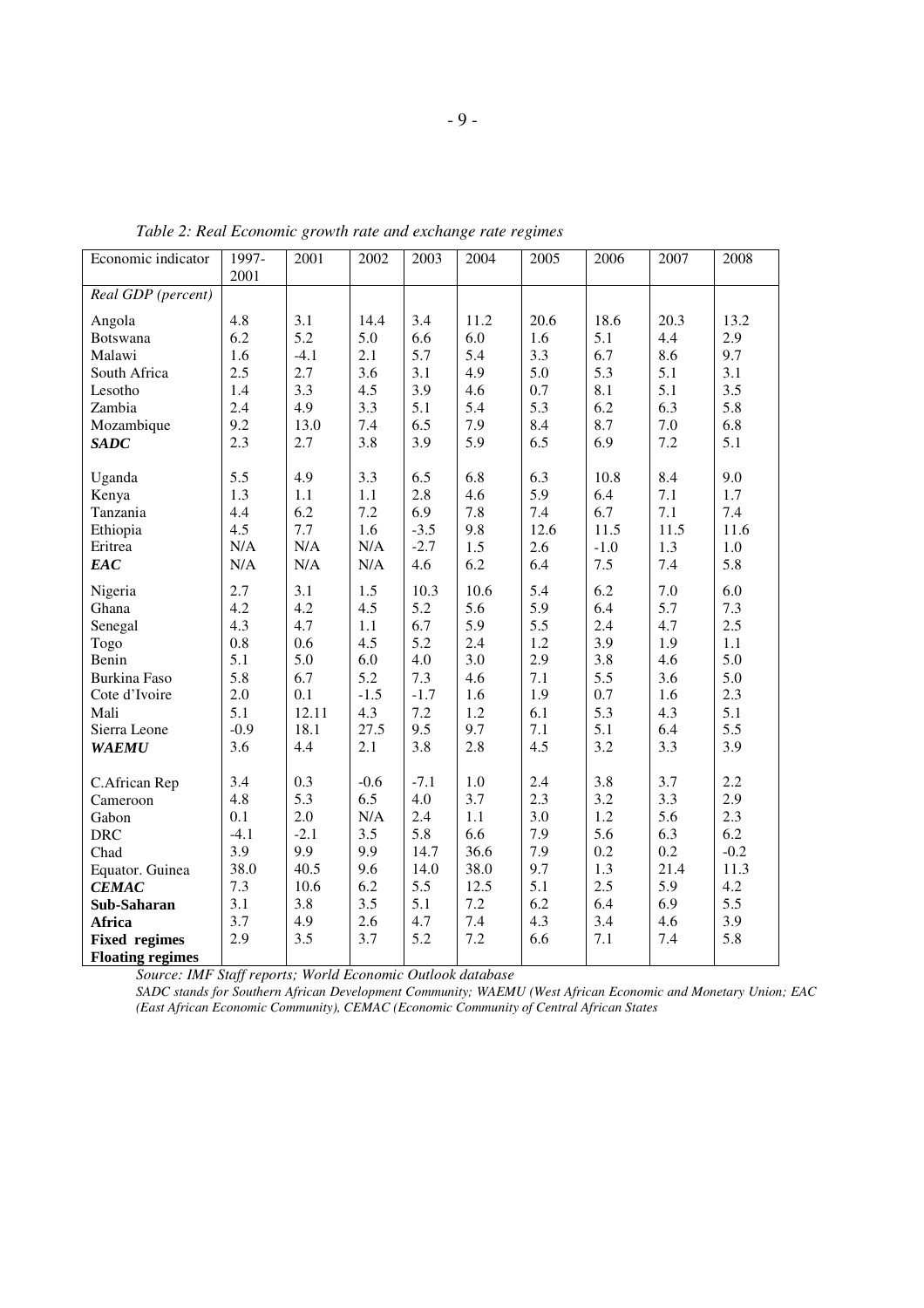With regards to exports, fixed exchange rate regimes delivered higher exports compared to floating regimes (see table 3). This is in line with findings from Harrigan (2006). Harrigan states that for developing countries, which are price takers in world markets, flexible exchange rate depreciations will not have any effects on export competiveness.

| Economic indicator                        | 1997-<br>2001 | 2001         | 2002         | 2003         | 2004         | 2005         | 2006         | 2007         | 2008         |
|-------------------------------------------|---------------|--------------|--------------|--------------|--------------|--------------|--------------|--------------|--------------|
| Exports of goods and                      |               |              |              |              |              |              |              |              |              |
| <i>(percent</i><br>services<br>$\sigma f$ |               |              |              |              |              |              |              |              |              |
| GDP                                       |               |              |              |              |              |              |              |              |              |
|                                           | 75.2          | 76.6         | 77.6<br>52.3 | 69.6         | 69.7         | 79.3<br>51.4 | 73.8         | 75.4         | 75.6         |
| Angola                                    | 55.0          | 51.5         |              | 45.4         | 44.2         |              | 47.0         | 47.6         | 43.5         |
| Botswana<br>Malawi                        | 27.2<br>26.7  | 28.0<br>29.8 | 24.3<br>32.5 | 19.7<br>28.1 | 20.6<br>26.7 | 20.4<br>27.4 | 19.1<br>29.7 | 22.2<br>31.5 | 22.5<br>35.4 |
|                                           |               |              |              |              |              |              |              |              |              |
| South Africa<br>Lesotho                   | 30.8<br>29.0  | 45.9<br>29.0 | 52.5<br>28.6 | 52.3<br>28.6 | 60.0<br>37.7 | 51.1<br>34.5 | 50.0<br>37.5 | 52.7<br>41.9 | 46.8<br>35.9 |
|                                           | 18.5          | 29.2         | 33.0         | 30.1         | 32.2         | 33.2         | 40.6         | 37.8         | 34.1         |
| Zambia                                    | 30.4          | 32.2         | 31.3         | 31.7         | 31.7         | 34.0         | 36.8         | 39.7         | 43.3         |
| Mozambique                                |               |              |              |              |              |              |              |              |              |
| <b>SADC</b>                               | 11.8          | 12.0         | 12.0         | 11.4         | 12.5         | 13.1         | 15.5         | 16.9         | 21.7         |
| Uganda                                    | 26.4          | 26.5         | 26.7         | 23.7         | 26.9         | 28.4         | 25.9         | 26.1         | 27.8         |
| Kenya                                     | 14.5          | 15.2         | 15.2         | 14.7         | 18.0         | 19.7         | 21.7         | 21.2         | 20.2         |
| Tanzania                                  | 15.2          | 15.1         | 16.2         | 14.2         | 14.9         | 15.1         | 13.9         | 12.7         | 11.6         |
| Ethiopia                                  | N/A           | N/A          | N/A          | 6.4          | 5.8          | 6.2          | 6.9          | 5.8          | 5.0          |
| Eritrea                                   | N/A           | N/A          | N/A          | 17.6         | 20.2         | 21.5         | 21.6         | 21.8         | 23.2         |
| EAC                                       |               |              |              |              |              |              |              |              |              |
|                                           |               |              |              |              |              |              |              |              |              |
|                                           | 43.0          | 43.3         | 40.8         | 43.2         | 44.5         | 45.8         | 41.0         | 41.0         | 41.6         |
| Nigeria                                   | 38.5          | 45.2         | 42.5         | 40.7         | 39.3         | 36.4         | 40.2         | 40.0         | 42.5         |
| Ghana                                     | 30.1          | 30.7         | 30.6         | 26.6         | 27.1         | 27.0         | 25.6         | 25.5         | 24.9         |
| Senegal                                   | 30.4          | 33.7         | 35.2         | 34.7         | 37.2         | 36.9         | 24.7         | 26.3         | 23.5         |
| Togo                                      | 15.9          | 15.0         | 13.8         | 13.7         | 14.3         | 12.9         | 11.4         | 16.2         | 15.3         |
| Benin                                     | 9.9           | 9.1          | 9.0          | 8.4          | 10.9         | 9.9          | 11.5         | 10.6         | 9.3          |
| Burkina Faso                              | 44.6          | 45.1         | 54.4         | 45.8         | 48.6         | 51.1         | 52.7         | 47.8         | 46.5         |
| Cote d'Ivoire                             | 24.2          | 29.0         | 31,9         | 26.0         | 24.3         | 24.5         | 30.0         | 26.6         | 25.0         |
| Mali                                      | 15.4          | 16.0         | 16.4         | 23.2         | 22.5         | 23.6         | 24.9         | 20.8         | 15.8         |
| Sierra Leone                              | 30.8          | 31.2         | 34.5         | 29.9         | 31.3         | 31.6         | 31.9         | 30.1         | 29.0         |
| <b>WAEMU</b>                              |               |              |              |              |              |              |              |              |              |
|                                           | 27.8          | 31.8         | 27.4         | 24.0         | 22.7         | 24.5         | 28.1         | 33.1         | 33.4         |
| Cameroon                                  | 19.9          | 16.5         | 15.5         | 13.5         | 13.8         | 12.8         | 14.2         | 14.1         | 10.8         |
| African<br>Central                        | 59.3          | 59.1         | 56.0         | 55.1         | 62.2         | 64.7         | 61.9         | 62.2         | 66.6         |
| Republic                                  | 22.2          | 18.6         | 21.2         | 26.0         | 30.1         | 33.3         | 37.7         | 65.3         | 61.1         |
| Gabon                                     | 17.2          | 15.2         | 12.1         | 24.6         | 51.4         | 55.5         | 56.4         | 54.8         | 54.1         |
| <b>DRC</b>                                | 100.1         | 105.7        | 112.9        | 96.8         | 90.1         | 87.4         | 86.8         | 81.9         | 78.3         |
| Chad                                      | 43.9          | 48.5         | 45.7         | 44.1         | 48.1         | 54.2         | 56.4         | 57.0         | 58.1         |
| Equator. Guinea                           | 31.9          | 33.8         | 32.8         | 33.3         | 34.2         | 36.6         | 37.6         | 38.9         | 41.0         |
| CEMAC                                     | 38.4          | 36.7         | 30.1         | 38.4         | 41.0         | 44.1         | 45.3         | 44.7         | 44.6         |
| <b>Sub-Saharan Africa</b>                 | 30.1          | 33.0         | 33.9         | 32.0         | 32.5         | 34.8         | 35.9         | 37.6         | 40.2         |
|                                           |               |              |              |              |              |              |              |              |              |

*Table 3: Exports of goods and services and exchange rate regimes*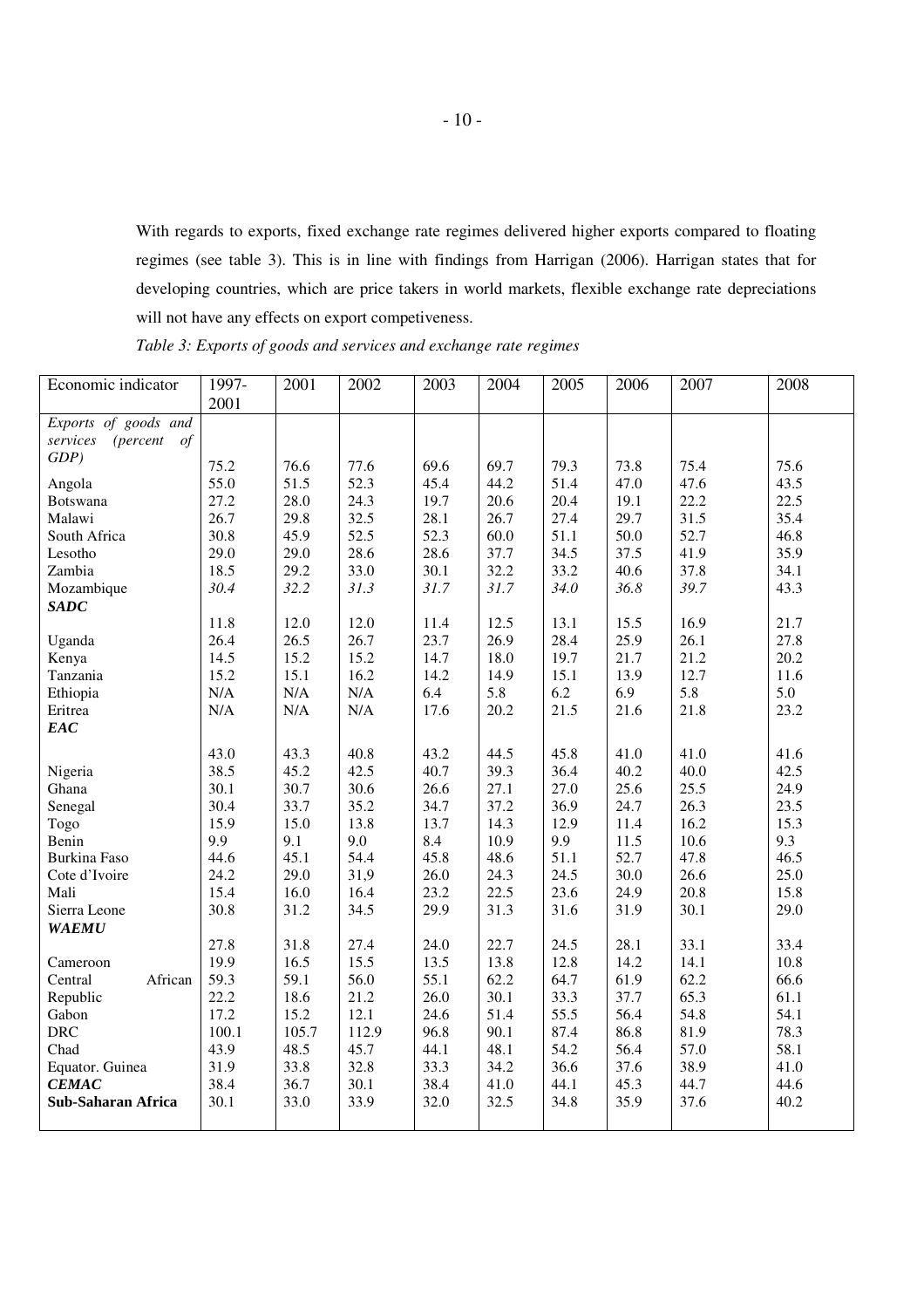Table 4 shows that inflation was on average significantly higher among countries with flexible exchange rates than among countries with fixed exchange rates. This suggests that there is inflation cost to floating the exchange rate. This finding is in line with Gosh *et al* (1996) who show that that pegs and other limited flexibility regimes lower average inflation rates than managed and free floats.

| Economic indicator                     | $\ldots$ <i>measure the chemical</i> $\ldots$<br>1997-2001 | 2001   | 2002   | 2003    | 2004   | 2005 | 2006    | 2007      | 2008 |
|----------------------------------------|------------------------------------------------------------|--------|--------|---------|--------|------|---------|-----------|------|
| prices<br>Consumer<br><i>(annual</i> ) |                                                            |        |        |         |        |      |         |           |      |
| average percent change)                |                                                            |        |        |         |        |      |         |           |      |
| Angola                                 | 211.2                                                      | 152.6  | 108.9  | 98.3    | 43.6   | 23.0 | 13.3    | 12.2      | 12.5 |
| Botswana                               | 7.7                                                        | 6.6    | 8.1    | 9.2     | 7.0    | 8.6  | 11.6    | 7.1       | 12.6 |
| Malawi                                 | 28.1                                                       | 27.2   | 14.9   | 9.6     | 11.4   | 15.5 | 13.9    | 7.9       | 8.7  |
| South Africa                           | 6.4                                                        | 5.7    | 9.2    | 5.8     | 1.4    | 3.4  | 4.7     | 7.1       | 11.5 |
| Lesotho                                | 7.6                                                        | 6.9    | 11.2   | $7.3\,$ | 5.0    | 3.4  | 6.1     | $\rm 8.0$ | 10.7 |
| Zambia                                 | 24.7                                                       | 21.7   | 22.2   | 21.4    | 18.0   | 18.3 | 9.0     | 10.7      | 12.4 |
| Mozambique                             | 6.3                                                        | 9.0    | 16.8   | 13.5    | 12.6   | 6.4  | 13.2    | 8.2       | 10.3 |
| <b>SADC</b>                            | 21.0                                                       | 12.5   | 17.7   | 12.3    | 6.3    | 6.8  | 6.8     | 8.2       | 11.6 |
|                                        |                                                            |        |        |         |        |      |         |           |      |
| Uganda                                 | 2.9                                                        | $-2.0$ | 5.0    | 5.7     | 5.0    | 8.0  | 6.6     | 6.8       | 7.3  |
| Kenya                                  | 8.0                                                        | 5.8    | 2.0    | 9.8     | 11.6   | 10.3 | 14.5    | 9.8       | 13.1 |
| Tanzania                               | 9.8                                                        | 5.2    | 4.6    | 4.4     | 4.1    | 4.4  | 7.3     | 7.0       | 10.3 |
| Ethiopia                               | 0.6                                                        | $-5.2$ | $-7.2$ | 151     | 8.6    | 6.8  | 12.3    | 15.8      | 25.3 |
| Eritrea                                | N/A                                                        | N/A    | N/A    | 22.7    | 25.1   | 12.5 | 15.1    | 9.3       | 12.6 |
| EAC                                    | N/A                                                        | N/A    | N/A    | $7.1\,$ | 7.7    | 7.8  | 9.8     | 8.2       | 11.2 |
|                                        |                                                            |        |        |         |        |      |         |           |      |
| Nigeria                                | 10.0                                                       | 18.0   | 13.7   | 14.0    | 15.0   | 17.9 | 8.2     | 5.4       | 11.6 |
| Ghana                                  | 22.6                                                       | 32.9   | 14.8   | 26.7    | 12.6   | 15.1 | 10.2    | 10.7      | 16.5 |
| Senegal                                | 1.5                                                        | 3.0    | 2.3    | 0.0     | 0.5    | 1.7  | 2.1     | 5.9       | 5.8  |
| Togo                                   | 2.4                                                        | 3.9    | 3.1    | $-0.9$  | 0.4    | 6.8  | 2.2     | 1.0       | 8.4  |
| Benin                                  | 3.4                                                        | 4.0    | 2.4    | 1.5     | 0.9    | 5.4  | 3.8     | 1.3       | 8.0  |
| <b>Burkina Faso</b>                    | 2.2                                                        | 4.9    | 2.3    | 2.0     | $-0.4$ | 6.4  | 2.4     | $-0.2$    | 10.7 |
| Cote d'Ivoire                          | 3.3                                                        | 4.4    | 3.1    | 3.3     | 1.5    | 3.9  | 2.5     | 1.9       | 6.3  |
| Mali                                   | 1.3                                                        | 5.2    | 2.4    | $-1.2$  | $-3.1$ | 6.4  | 1.5     | 1.5       | 9.1  |
| Sierra Leone                           | 17.3                                                       | 2.6    | $-3.7$ | 7.5     | 14.2   | 12.1 | 9.5     | 11.7      | 14.8 |
| <b>WAEMU</b>                           | 2.6                                                        | 4.2    | 2.7    | 1.1     | 0.3    | 4.7  | 2.2     | 2.0       | 7.9  |
| C.African Rep                          | 1.1                                                        | 3.8    | 2.3    | 4.4     | $-2.2$ | 2.9  | 6.7     | 0.9       | 9.3  |
| Cameroon                               | 2.9                                                        | 2.8    | 6.3    | 0.6     | 0.3    | 2.0  | 4.9     | 1.1       | 5.3  |
| Gabon                                  | 1.6                                                        | 2.1    | 0.2    | 2.1     | 0.4    | 1.2  | $-1.4$  | 5.0       | 5.3  |
| <b>DRC</b>                             | 284.1                                                      | 357.1  | 25.3   | 12.8    | 4.0    | 21.4 | 13.2    | 16.7      | 18.0 |
| Chad                                   | 3.5                                                        | 12.4   | 5.2    | $-1.8$  | $-4.8$ | 3.7  | $7.7\,$ | $-7.4$    | 8.3  |
| Equator. Guinea                        | 5.6                                                        | 7.3    | 5.9    | 7.3     | 4.2    | 5.7  | 4.5     | 2.8       | 5.9  |
| <b>CEMAC</b>                           | 3.9                                                        | 4.5    | 4.9    | 1.6     | 0.4    | 2.7  | 4.1     | 1.0       | 6.0  |
| Sub-Saharan Africa                     | 14.6                                                       | 15.7   | 12.5   | 10.9    | 7.6    | 8.9  | 7.3     | $7.1\,$   | 11.6 |
| <b>Fixed regimes</b>                   | 9.8                                                        | 13.4   | 16.7   | 2.5     | 1.2    | 4.1  | 4.0     | 2.5       | 7.8  |
| <b>Floating regimes</b>                | 15.8                                                       | 16.3   | 11.5   | 13.0    | 9.2    | 10.1 | 8.0     | 8.1       | 12.4 |

*Table 4: Inflation and exchange rate regimes* 

*Source: IMF Staff reports; World Economic Outlook database*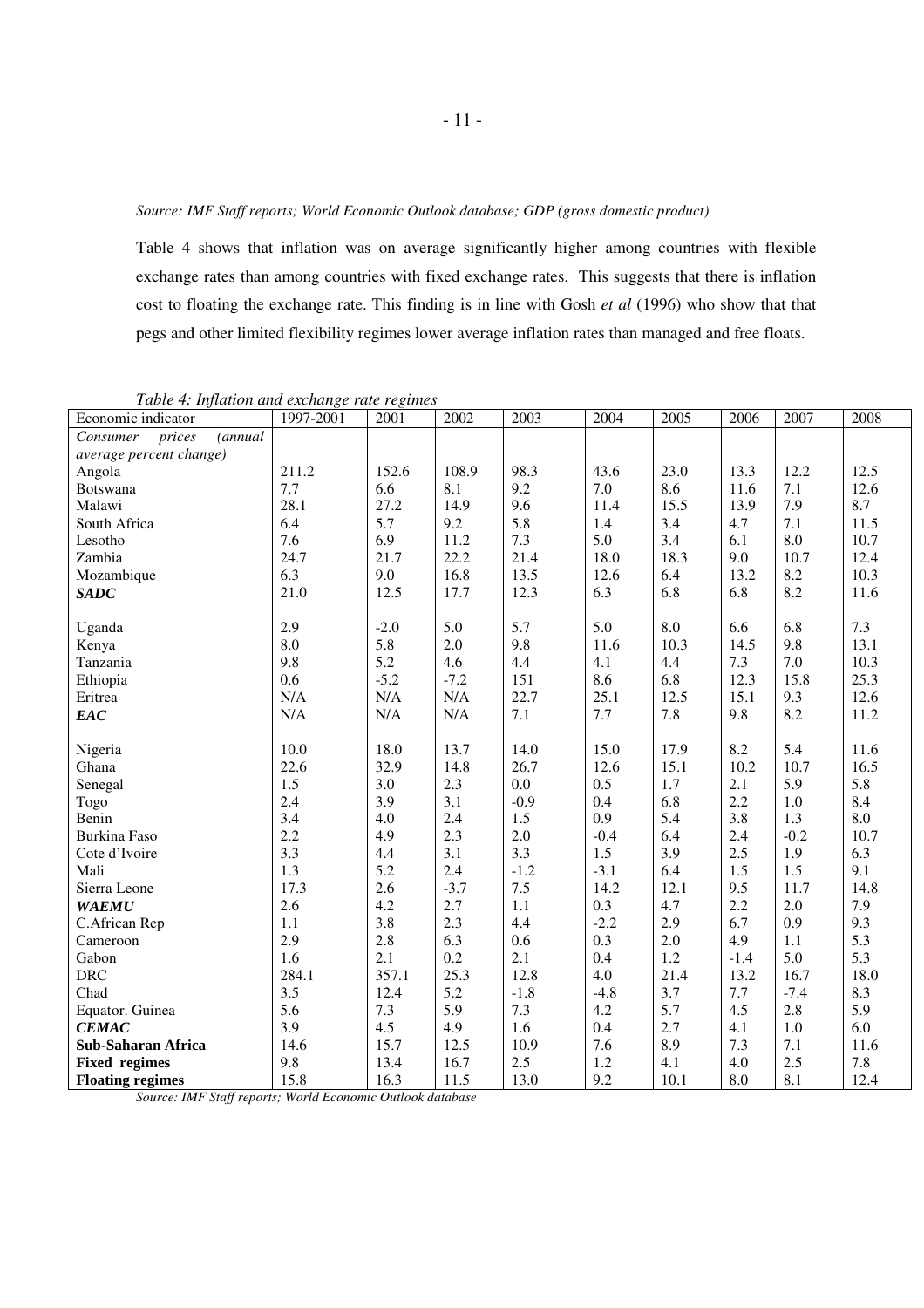This finding is also in agreement with other studies, Gosh et al (2003), Levy-Yeyati and Sturzenegger (2003) who found that hard pegs have the lowest inflation than more flexible regimes, and that in developing countries, exchange rate flexibility is associated with significantly higher inflation (Husain et al, 2005)

## **5.0 Choosing appropriate regime for African countries**

The conclusion drawn from empirical literature is that the most appropriate exchange rate regime for any given developing economy is likely to depend on its degree of exposure to international capital and the level to which its domestic financial sector has matured, (Harrigan, 2006; Williamson, 2000). For countries that are heavily exposed to international capital flows, with fairly mature and well regulated domestic financial sector, a float may be the most appropriate regime and vice versa.

The strong argument in favour of floating exchange rate regime is that it prevents distortions of the key price – that of foreign currency and ensures competitiveness in international trade. The exchange rate is free to respond to changes in demand and supply of foreign and domestic currency, changes that reflect the underlying trends in balance of payments. It plays the role of equilibrating demand and supply, which can not be performed by the fixed exchange rate. However, the ability of the exchange rate to play this equilibrating role in developing countries depends on a number of other factors and often unrealistic assumptions – such as price flexibility and elasticity of both import demand and export supply with respect to prices

As already indicated, if a country is a price taker on the international markets, like most developing countries in Africa, or if its export competitiveness is dependent on non-price factors – such as quality, branding and reliability, a depreciation of the exchange rate will not have any effect on the competitiveness of exports. Additionally, if a country is highly import-dependent and if imports take the form of intermediate and capital goods then import demand may not respond to changes in the exchange rate, i.e. it will be price-inelastic. Furthermore, for developing countries under balance-of payments growth constraint (shortage of foreign exchange), imports are more likely to be determined by the availability of foreign exchange (determined by aid and exports), with the exchange rate playing only a minor role. All of the above characteristics tend to apply to small open low-income economies, and much of the empirical work suggests that in such countries changes in the exchange rate, as under a free float, have little impact on imports and exports. With such a scenario, the most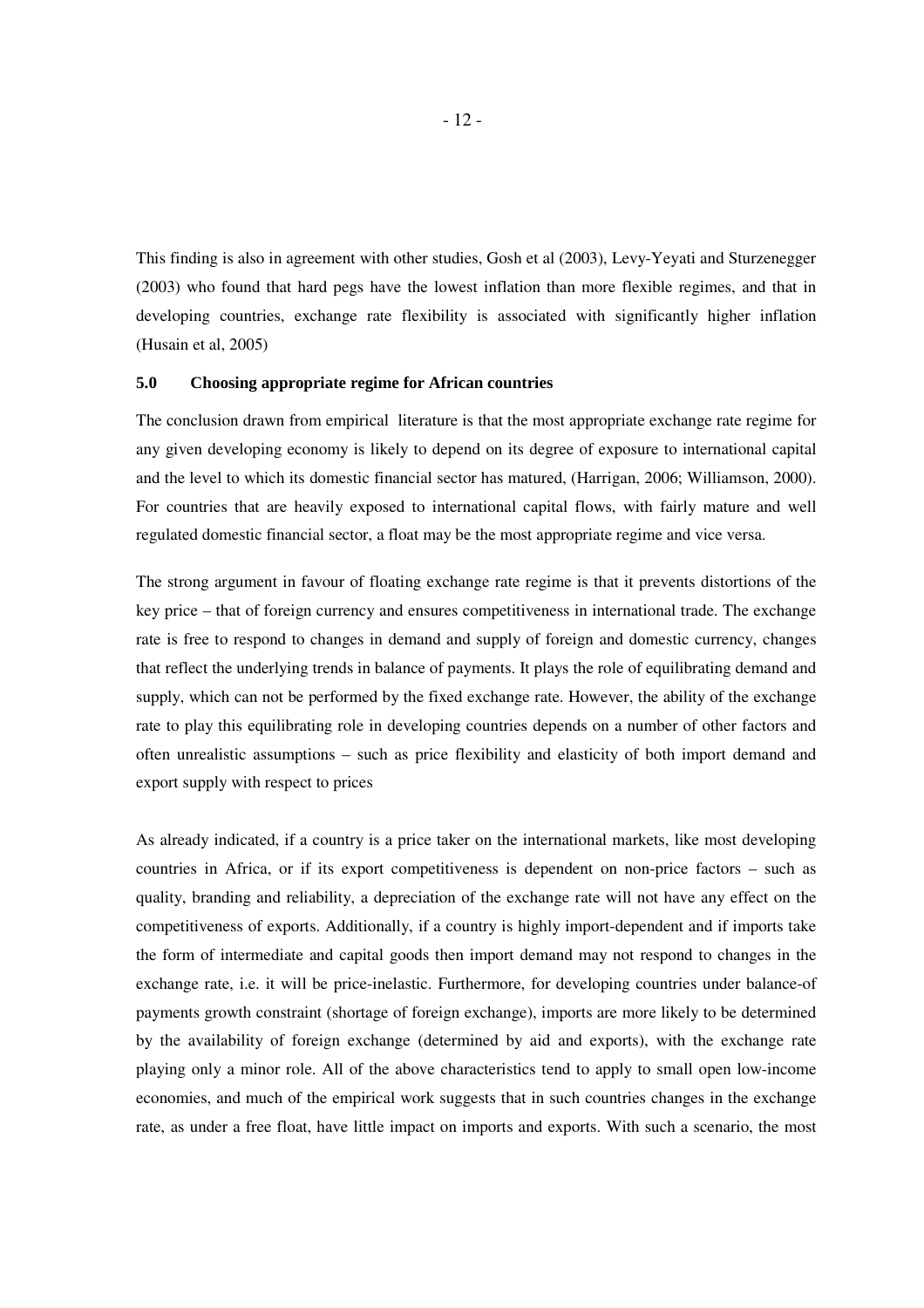appropriate exchange rate regime is the one leaning towards a fixed regime. It brings advantages in terms of lower inflation rates and higher growth rates particularly to low-income countries. Thus a return to a peg may well offer the best option for such countries.

#### **6.0 Conclusion and the way forward**

In analysing the choice of exchange rate regimes for developing countries in sub-Saharan African countries, it is necessary to distinguish between those countries with substantial involvement in international financial markets and those where involvement is limited. Though the current thinking, especially among international financial institutions is that market determined exchange rates are the most appropriate for developing countries, recent empirical work and evidence, using de facto classifications of the exchange rate regime suggest that fixed regimes may be more appropriate for low-income countries.

For the majority of sub-Saharan African countries, with less linkage to global capital markets, traditional exchange rate pegs and intermediate regimes are more viable and retain important advantages. Other factors aside, evidence shows that most low-income countries have performed well during peg regimes. The counter-argument that an exchange rate fix, by distorting prices acts as a disincentive to exporters does not hold at least for low-income African countries as empirical work concludes that the real effective exchange rate is not a key determinant of either export supply or import demand – non price factors are more important.

For middle-income African economies, with relatively developed financial markets and linkages to modern global capital markets, floating arrangements, including the managed floating exchange rate regime, look more promising. If supported by the required policy discipline and institutional structures, however, hard currency pegs may also be appropriate for some of these countries. The general presumption then is that as countries become more developed; they should be moving away from intermediate regimes, towards greater flexibility of the exchange rate – or a hard peg in cases of a monetary union or currency board.

In conclusion, it should be emphasized that no single exchange rate regime is right for all countries or at all times, and no regime can act as an alternative for good policies and strong institutions. The exchange rate regime should be looked at as part of a monetary policy framework, which itself is an essential part of a sound macroeconomic framework.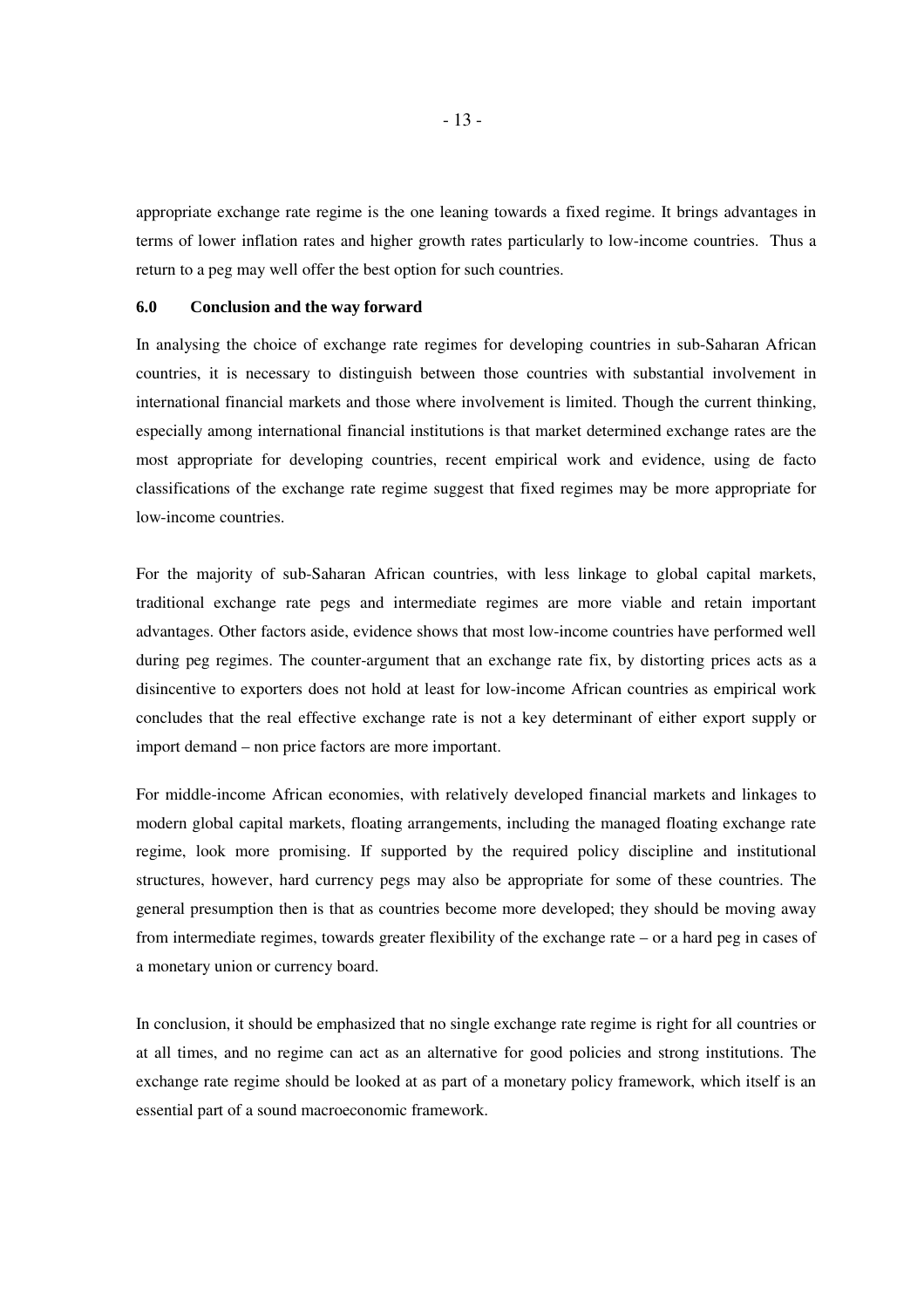#### **References**

Andrew Berg (2000). *Exchange Rate Regimes in an Increasingly Integrated World Economy*. IMF Occasional Paper 193.

Bird, G. (1979) 'The Choice of Exchange Rate Regime in Developing Countries', *Philippine Economic Journal* 2.

Black, S. W. (1976) 'Exchange Policies for Less Developed Countries in the World of Floating Rates', *Princeton Essays in International Finance* 119.

Bleany, M. and Fielding, D. (2002) 'Exchange Rate Regimes, Inflation and Output Volatility in Developing Countries'*, Journal of Development Economics* 68 (1): 233-45.

Bordo, M. D. (2003) *Exchange Rate Regime Choice in Historical Perspective*. NBER Working Paper 9654. Cambridge, MA: National Bureau of Economic Research.

Calvo, G. A. and Reinhart, C. M. (2000) *Fear of Floating.* NBER Working Paper 8006. Cambridge, MA: National Bureau of Economic Research.

Crockett, A. D. and Nsouli, Saleh M. (1977) 'Exchange Rate Policies for Developing Countries', *Journal of Development Studies* 13: 125-43.

Dornbusch, R. (2001) *Fewer Monies, Better Monies.* NBER Working Paper 8324. Cambridge, MA: National Bureau of Economic Research.

Edwards, S. (2001) *Exchange Rate Regimes, Capital Flows and Crisis Prevention*. NBER Working Paper 8529. Cambridge, MA: National Bureau of Economic Research.

Edwards, S. and Magendzo, I. (2003) *A Currency of One's Own? An Empirical Investigation on Dollarization and Independent Currency Unions*. NBER Working Paper 9514. Cambridge, MA: National Bureau of Economic Research.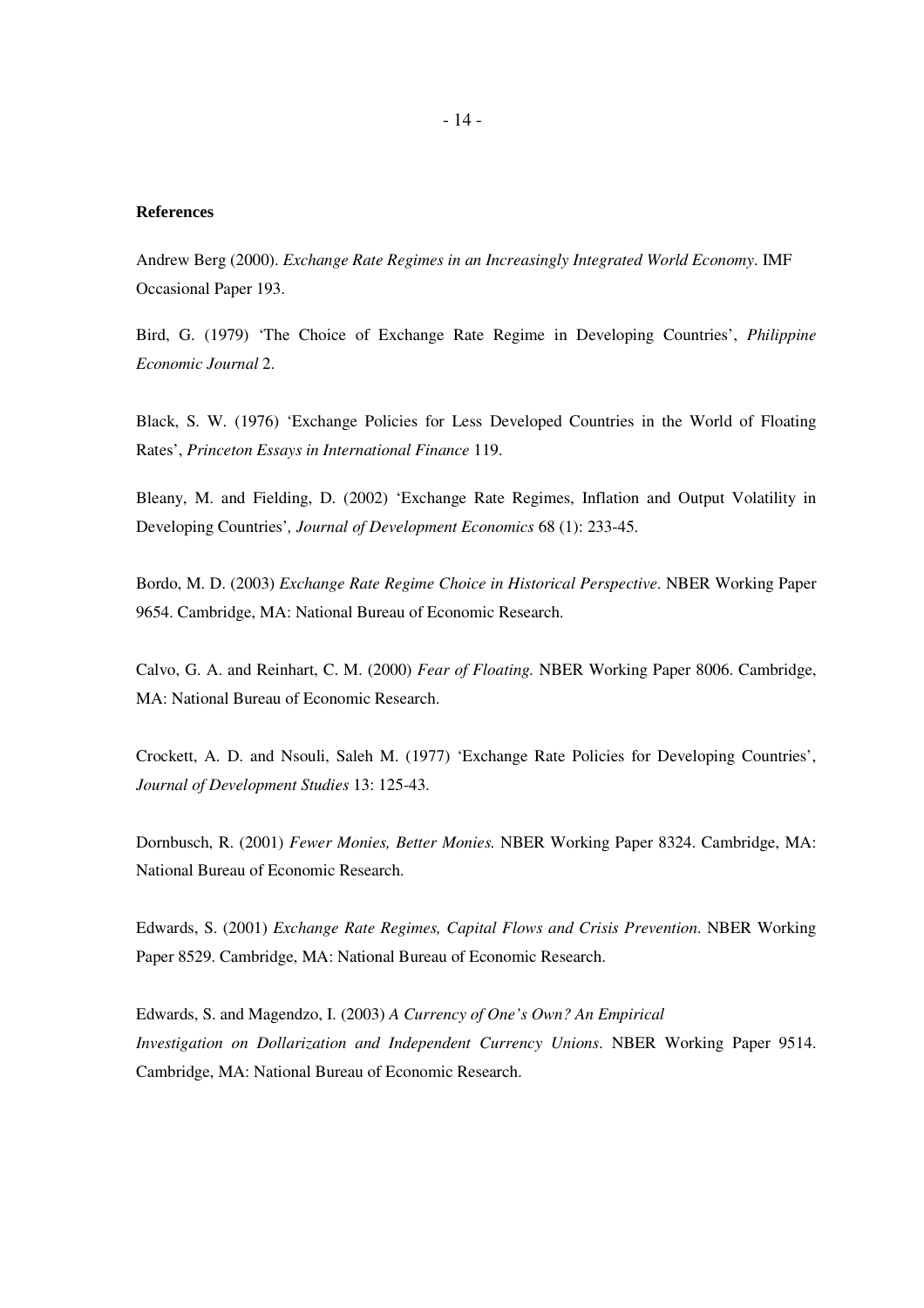Edwards, S. and Levy-Yeyati, E. (2003) *Flexible Exchange Rates as Shock Absorbers.* NBER Working Paper 9867. Cambridge, MA: National Bureau of Economic Research.

Eichengreen, B. (1994) *International Monetary Arrangements for the 21st Century.* Washington, DC: The Brookings Institution.

Fischer, S. (2001) 'Exchange Rate Regimes: Is the Bipolar View Correct?', *Journal of Economic Perspectives* 15 (2): 3-24.

Frankel, J. A. (1999) *No Single Currency Regime is Right for all Countries or at all Times*. Princeton Essays in International Finance No. 215. Princeton, NJ: Princeton University Press.

Frankel, J. A. and Rose, A. (2000) *Estimating the Effect of Currency Union on Trade and Output.*  NBER Working Paper 7857. Cambridge, MA: National Bureau of Economic Research.

Frankel, J. A. and Johnson, H. G. (eds) (1976) *The Monetary Approach to the Balance of Payments.*  London: Allen and Unwin. *222 Jane Harrigan* 

Friedman, M. (1953) 'The Case for Flexible Exchange Rates', in *Essays in Positive Economics*. Chicago: University of Chicago Press.

Ghosh, A., Gulde, M. and Wolf, H. (2003) *Exchange Rate Regimes: Choices and Consequences.*  Cambridge, MA: MIT Press.

Ghosh, A., Gulde, M., Ostry. J, and Wolf, H. (1996), "Does Nominal Exchange rate Regime Matter?" NEBER Working Paper 5874.

Goldstein, M. (1995) *The Exchange Rate System and the IMF: A Modest Agenda.* Washington, DC: Institute of International Economics.

Grier, K. and Hernandez-Trillo, F. (2003), "The real exchange rate process and its real effects: the case of Mexico and the USA", Journal of Applied Economics, Volume 7, Number 1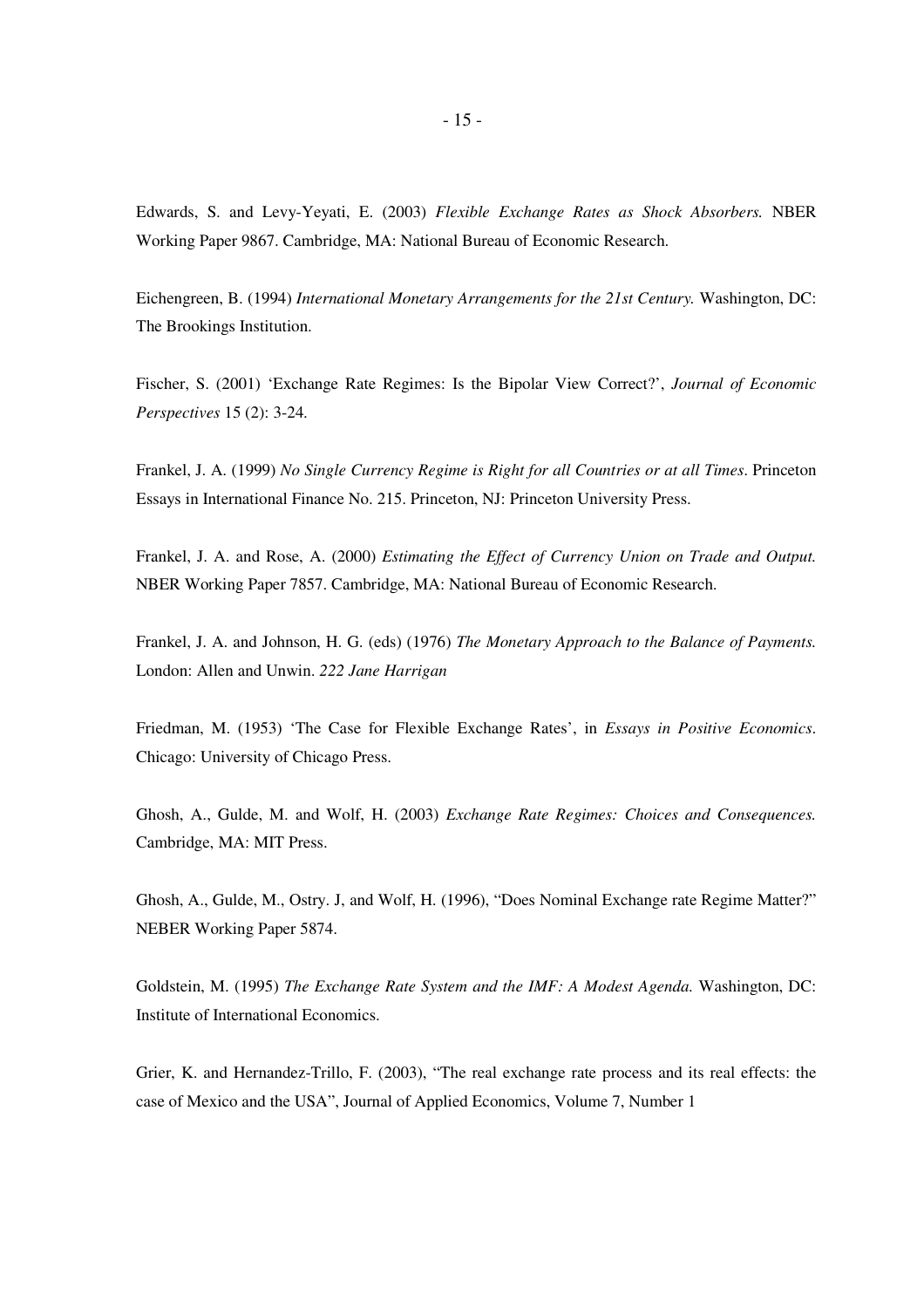Harrigan, J., Banda, W. and Nixson, F. (2001) 'The Determinants of Export Performance: Results of a 1997 Survey of Malawian Exporters', *Journal of African Business* 2 (3): 33-64.

Harrigan, J (2006) 'Time to Exchange the Exchange Rate Regime: Are Hard Pegs the Best Options for Low-income', *Development Policy Review* 24 (2): 205-223

Husain, A., Mody, A. and Rogoff, K. (2005) 'Exchange Rate Regime Durability and Performance in Developing Versus Advanced Economies', *Journal of Monetary Economics* 52(25): 35-64.

Krugman P. R. and Obstfeld, M. (1994) *International Economics: Theory and Policy,*3rd edn. Donnelley and Sons. New Jersey: Addison Wesley Longman, Pearson Education.

Ladd, P. (2003) *Too Hot to Handle? The Absence of Trade from the PRSPs.* London: Christian Aid.

Larrain, F. and Velasco, A. (2001) *Exchange Rate Policy in Emerging Market Economies: The Case for Floating.* Essays in International Economics No. 224. Princeton, NJ: Princeton University Press.

Levy-Yayati, E. and Sturzenegger, F. (2003) 'To Float or to Fix: Evidence on the Impact of Exchange Rate Regimes on Growth', *American Economic Review* 93 (4): 1173-93.

Lipschitz, L. (1978) 'Exchange Rate Policies for Developing Countries: Some Simple Arguments for Intervention', *IMF Staff Papers* 25, September.

Masson, P. R. (2001) 'Exchange Rate Regime Transitions', *Journal of Development Economics* 64 (2): 571-86.

McKinnon, R. and Pill, H. (1999) 'Exchange Rate Regimes for Emerging Markets: Moral Hazard and International Over-borrowing', *Oxford Economic Review* 15: 19-38. *Time to Exchange the Exchange-Rate Regime 223* 

Milner, C. and Zgovu, E. (2003) *Export Response to Trade Liberalisation in the Presence of High Trade Costs: Evidence for a Landlocked African Economy.*